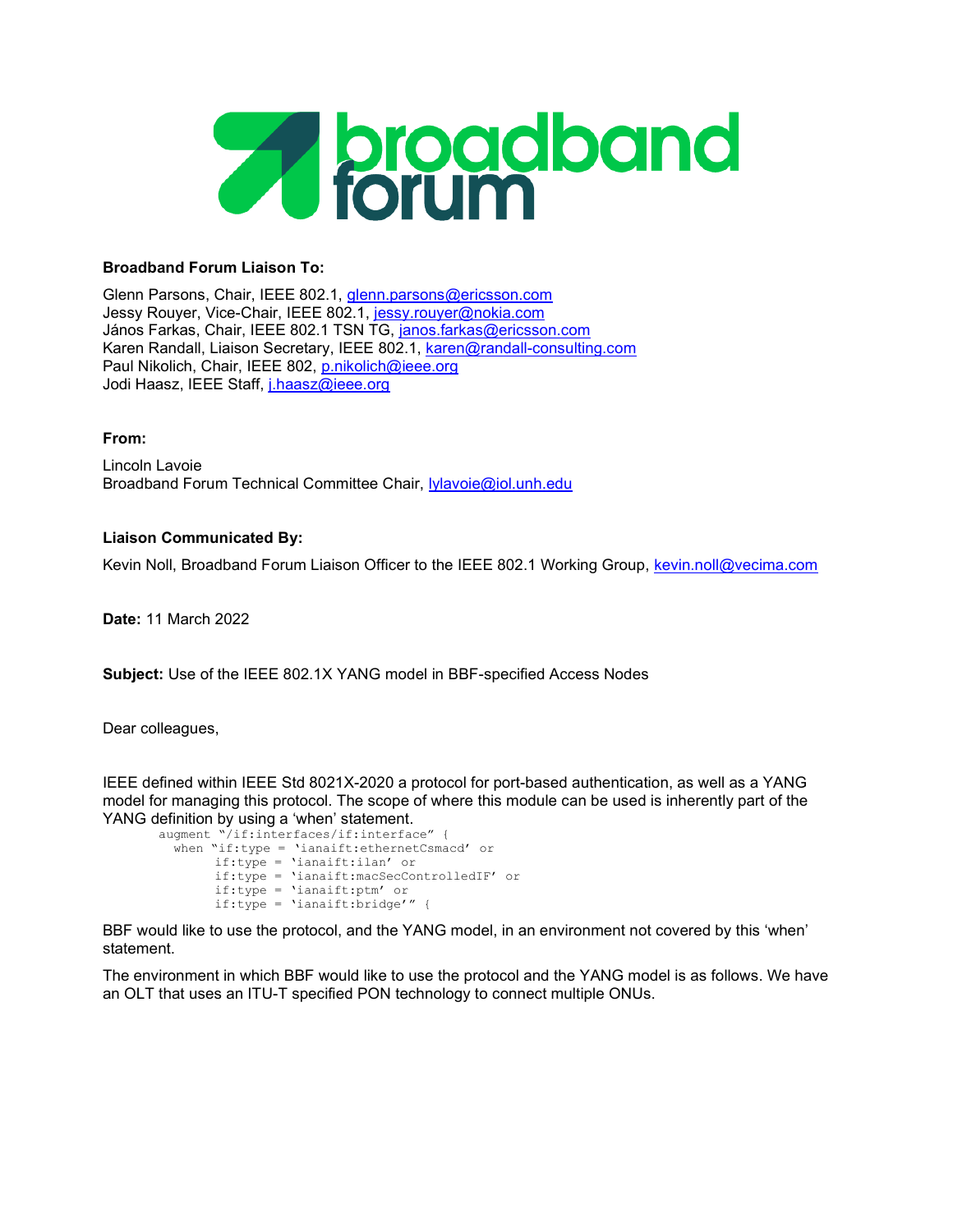

The ONU's 'UNI' at the right side of this picture can be an Ethernet interface. We want to make it possible that in some networks the connected equipment shall use the 802.1X protocol for port-based authentication. Then logically the ONU should support 802.1X on these Ethernet interfaces. However, most existing ONU do not support the 802.1X protocol.

As pictured, there is a 1:1 relationship between the 'UNI' and the 'OLT-vENET'. A solution is to be transparent within the ONU and to process the 802.1X messages in the OLT at the 1:1 related OLT-vENET interface. In order to reuse IEEE's defined YANG module the OLT-vENET interface should be added to the above when statement.

To avoid impact for doing this for other potential future interface types we propose the following approach:

- Within BBF we make the OLT-vENET interface type a specialization of the 'ethernetCsmacd' interface type.
- We ask IEEE to add at minimum a 'derived-from-or-self' statement for this interface type to the 802.1X module. We also ask IEEE to make the same change for the 'ptm' interface type, which is another interface type used in BBF-specified YANG modules. Note that this implies the 802.1X module shall become a "yang-version 1.1" module.

augment "/if:interfaces/if:interface" {

when "derived-from-or-self(if:type, 'ianaift:ethernetCsmacd') or

 if:type = 'ianaift:ilan' or if:type = 'ianaift:macSecControlledIF' or derived-from-or-self (if:type, 'ianaift:ptm') or if:type = 'ianaift:bridge'"  $\{$ 

If in the future BBF wants 802.1X to be applicable for other interface types, then BBF can define its other interface types as additional specializations of one of these two interface types.

Does IEEE agree with this approach? Is IEEE willing to support it as described in the last bullet?

Note: this is the approach already taken in ieee802-ethernet-link-oam.yang. Similarly BBF proposes IEEE doing the same in ieee802-dot1x.yang, i.e., make a derived-from-or-self statement for each of the interface types.

Sincerely,

Lincoln Lavoie, Broadband Forum Technical Committee Chair